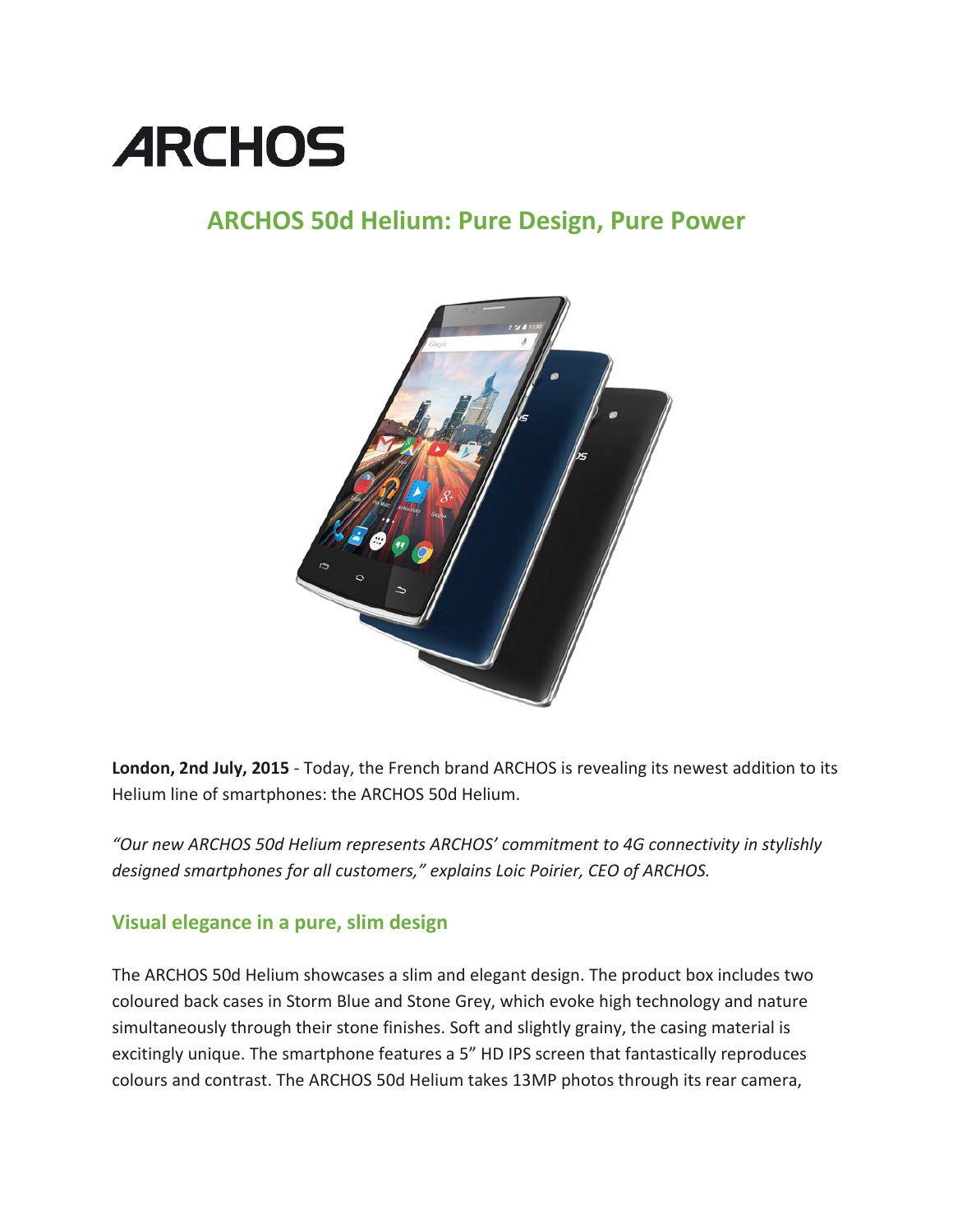allowing any moment to be immortalised in a beautiful, crisp shot. Its front camera captures 5MP pictures for great selfies and clear visuals while video-chatting.



### **Powerful processing, 4G, and Android Lollipop 5.1**



The ARCHOS 50d Helium's Quad-Core SnapDragon 410 processor and 1GB of RAM provide the equipment necessary for a myriad of uses such as browsing the web, watching videos, and gaming. To further enhance media and content consumption, the ARCHOS 50d Helium features 4G network technology for faster downloads and great connectivity.

Customers will also enjoy the power and intuitive interface of Android 5.1 Lollipop on the ARCHOS 50d Helium. Android 5.1 Lollipop offers new features such as

better battery management and Dual SIM native support, meaning users can experience the convenience of one device for multiple cell phone lines.

The ARCHOS 50d Helium will be available in July for £99.99. For more information about ARCHOS products, please visit our web site: [www.archos.com](http://www.archos.com/)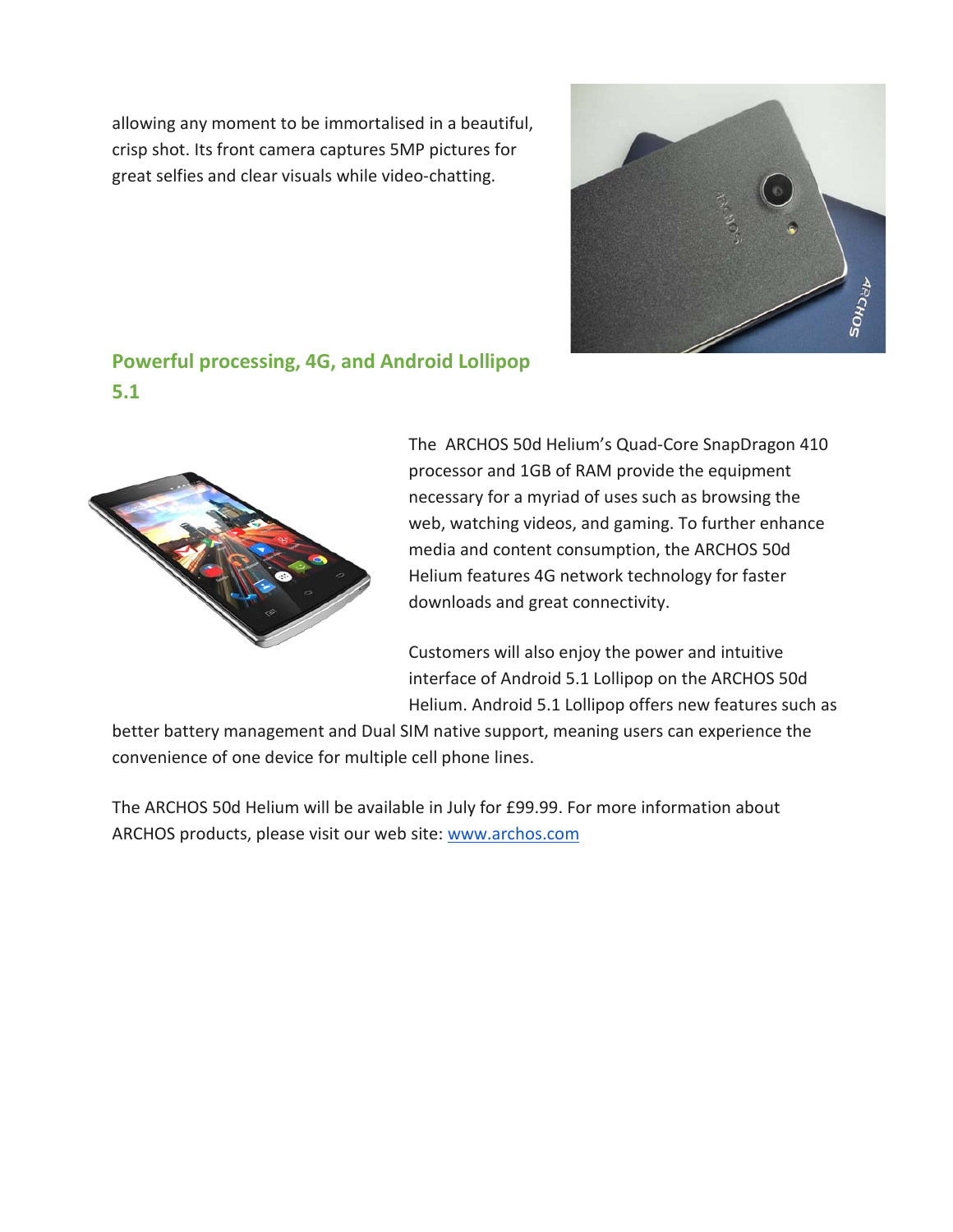|                        | <b>ARCHOS 50d Helium</b>                                                                                                                                    |
|------------------------|-------------------------------------------------------------------------------------------------------------------------------------------------------------|
| Android                | Android 5.1 "Lollipop"                                                                                                                                      |
| <b>CPU</b>             | Qualcomm Snapdragon 410 / Quad-Core @1.2Ghz Cortex A53                                                                                                      |
| <b>GPU</b>             | Adreno 305                                                                                                                                                  |
| <b>LCD</b>             | 5" 1280x720 (HD) 293dpi / IPS                                                                                                                               |
| <b>RAM</b>             | 1GB                                                                                                                                                         |
| <b>Flash</b>           | 8GB                                                                                                                                                         |
| <b>External Memory</b> | Via Micro SD                                                                                                                                                |
| Pictures / Camera      | 13MP (BSI) Autofocus + Flash / 5MP                                                                                                                          |
| Connectivity           | Dual SIM Dual Standby<br>GSM/GPRS/EDGE: 850/900/1800/1900 Mhz<br>3G/H+/DC-H+: 900/2100 Mhz (42Mbps / 11Mbps)<br>4G/LTE: 800/1800/2600 Mhz (150Mbps/50 mbps) |
|                        | Bluetooth 4.0 LE                                                                                                                                            |
|                        | Wi-Fi, Wi-Fi direct, Wi-Fi hot spot                                                                                                                         |
|                        | GPS/AGPS                                                                                                                                                    |
|                        | Micro USB 2.0                                                                                                                                               |
|                        | POP/IMAP/Exchange Active Sync/SMTP/PushMail                                                                                                                 |
| <b>Battery</b>         | Li-on 2100mAh                                                                                                                                               |
| Size / Weight          | 146 x 72.2 x 8.4 mm / 154 g                                                                                                                                 |
| <b>Price</b>           | £99.99                                                                                                                                                      |